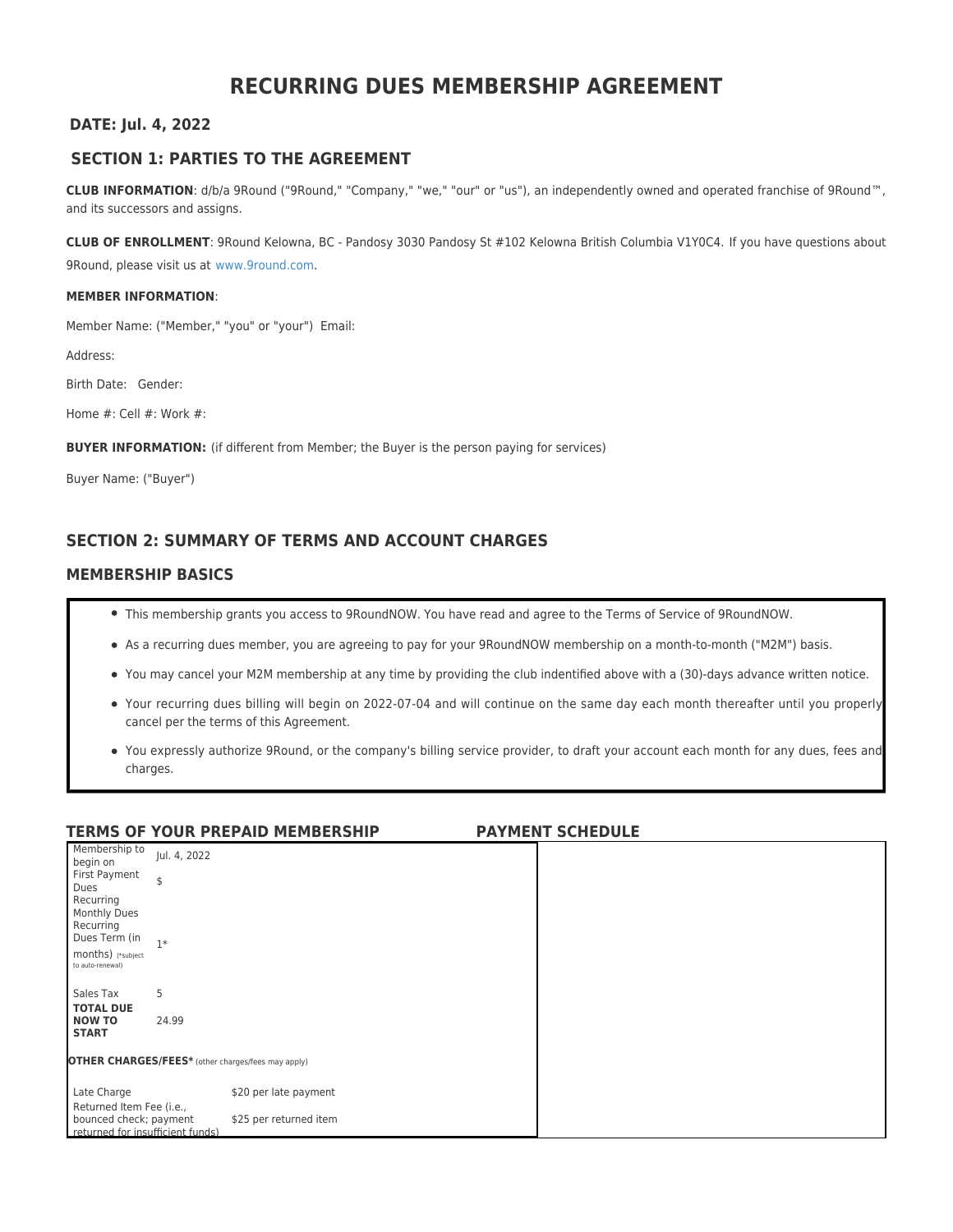### **SECTION 3: CONSENT TO AUTO-RENEWAL**

All references to "I" or "me" in this section shall refer to you:

"I understand that my membership will continue to renew monthly until I properly cancel according to the cancellation terms found in this Agreement and that I will be required to pay all dues, fees and charges associated with my account."

**Buyer's Acceptance:** (electronic signature) 3.238.24.209 **Date Signed and Accepted** Jul. 4, 2022

#### **SECTION 4: BUYER'S RIGHTS**

**PLEASE BE AWARE THAT IF YOU CHOOSE TO PAY FOR ANY PART OF THIS AGREEMENT IN ADVANCE, YOU ARE PAYING FOR FUTURE SERVICES AND MAY BE RISKING LOSS OF YOUR MONEY IN THE EVENT THIS HEALTH CLUB CEASES TO CONDUCT BUSINESS. THIS HEALTH CLUB OR STUDIO DOES NOT POST A BOND, AND THERE MAY BE NO OTHER PROTECTIONS PROVIDED TO YOU SHOULD YOU CHOOSE TO PAY IN ADVANCE.**

### **SECTION 5: RESCISSION; CANCELLATION POLICIES; REFUNDS**

RESCISSION. YOU MAY RESCIND THIS AGREEMENT AT ANY TIME PRIOR TO MIDNIGHT OF THE THIRD (3<sup>RD</sup>) BUSINESS DAY AFTER **THE DATE YOU SIGNED THE AGREEMENT. ALL RESCISSION NOTICES MUST BE MADE IN WRITING AND DELIVERED IN PERSON OR SENT BY REGISTERED OR CERTIFIED MAIL TO: 9Round Kelowna, BC - Pandosy3030 Pandosy St #102 Kelowna British Columbia V1Y0C4.**

**CANCELLATION RIGHTS.** After the three-day rescission period, you may cancel this Agreement if you qualify as follows:

**(a) You die or become permanently disabled.** If, by reason of death or permanent disability, you are unable to receive all services for which you contracted, then you or your estate may cancel this Agreement without penalty and receive a pro rata refund, where applicable, for any prepaid sums. A "permanent disability" means a condition which completely prevents you from using the facilities. 9Round reserves the right to have your permanent disability verified by a physician. 9Round shall retain the value for services already provided prior to your death or the onset of permanent disability.

**TERMINATION OF RECURRING DUES MEMBERSHIP.** As a M2M member, you may terminate this Agreement at any time by providing 9Round with a 30-day advance written notice. Once 9Round receives your written notice of cancellation, your membership will remain active until the expiration of your then-current billing cycle.

**REFUNDS.** If you properly rescind or cancel your membership, 9Round will "turn off" the EFT/ACH draft on your account and you will not be charged a penalty or early-termination fee. Any refund due, if any, will be paid to you within 30 days.

**NOTICE.** All notices under this Agreement may be delivered in person to the club, or sent via certified mail to 9Round Kelowna, BC - Pandosy 3030 Pandosy St #102 Kelowna British Columbia V1Y0C4.

### **SECTION 6: AUTHORIZATION FOR PREAUTHORIZED PAYMENTS**

All references to "I" or "me" in this section shall refer to you:

By signing below, I am preauthorizing ClubReady, LLC ("ClubReady"), a third party billing company located at 333 Ozark Trail Dr., Ste. 50, St. Louis, MO 63011, to initiate transfers, whether by EFT or ACH transfer, from the designated bank account tied to this Agreement for purposes of billing all or a portion of the dues, fees and charges which I owe under the Agreement. I understand and agree that: (a) dues, fees and charges include, but may not be limited to, enrollment fees, membership dues, service charges, late fees, applicable taxes, and/or fees for uncollected monthly dues; (b) ClubReady may bill my designated account for any retail transactions or online purchases initiated by me; (c) dues, fees and charges will be drawn on or about the dates set forth in the Payment Schedule; (d) this preauthorization will remain in effect until all of my payment obligations under the Agreement have been satisfied; (e) charges may appear in my bank statement under the prefix "CLR" followed by my club's name, phone number and state; (f) debited amounts may vary each month based on additional amounts which I may owe under this Agreement, and that while I am entitled to receive notice at least 10 days before being charged, but signing this authorization, I am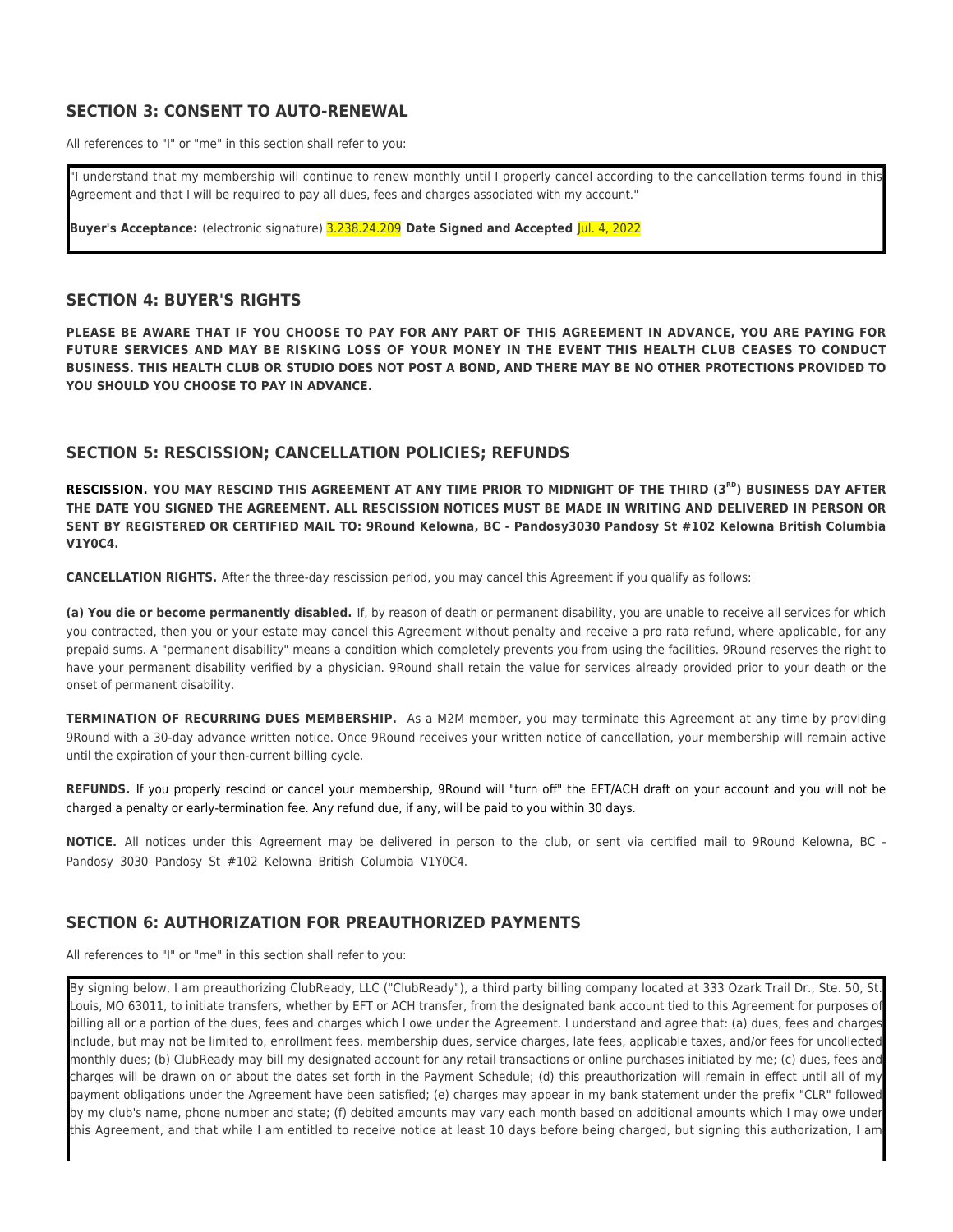choosing instead to get notice only when the amount due would differ by more than \$50.00 from my most recent payment; (g) billing inquiries can be directed to ClubReady at 1 (800) 405-4818. I expressly authorize ClubReady, and any of its subsidiaries or affiliates, to contact me regarding any matter related to the billing of my account, whether by phone, email or SMS text communication (SMS text charges may apply), and whether through use of an auto-dialing device or not.

**Buyer's Acceptance:** (electronic signature) 3.238.24.209 **Date Signed and Accepted** Jul. 4, 2022

### **SECTION 7: RELEASE OF LIABILITY; ASSUMPTION OF RISK; INDEMNITY**

**USING 9ROUNDNOW, INVOLVES THE RISK OF INJURY TO YOU OR YOUR GUEST(S), WHETHER YOU OR SOMEONE ELSE CAUSES IT. SPECIFIC RISKS VARY FROM ONE ACTIVITY TO ANOTHER AND THE RISKS RANGE FROM MINOR INJURIES TO MAJOR INJURIES, SUCH AS CATASTROPHIC INJURIES INCLUDING DEATH. IN CONSIDERATION OF YOUR PARTICIPATION IN 9ROUNDNOW, YOU UNDERSTAND AND VOLUNTARILY ACCEPT THIS RISK AND RELEASE 9ROUND FRANCHISING, LLC, , AND EACH OF THEIR RESPECTIVE AFFILIATES, AND EACH OF THE OWNERS, OFFICERS, DIRECTORS, EMPLOYEES, VOLUNTEERS, AGENTS AND INDEPENDENT CONTRACTORS THEREOF (THE "RELEASEES"), FROM ALL LIABILITY FOR ANY INJURY, INCLUDING, WITHOUT LIMITATION, PERSONAL, BODILY, OR MENTAL INJURY, ECONOMIC LOSS, OR ANY DAMAGE TO YOU, YOUR SPOUSE, GUESTS, UNBORN CHILD, OR RELATIVES, RESULTING FROM YOUR USE OF 9ROUNDNOW, INCLUDING ANY INJURY RELATING TO THE ORDINARY OR GROSS NEGLIGENCE, ACTUAL OR PASSIVE, OF THE RELEASEES OR ANYONE ACTING ON THE RELEASEES' BEHALF OR ANYONE USING 9ROUNDNOW, WHETHER RELATED TO EXERCISE OR NOT. IN CONSIDERATION OF YOUR BEING ABLE TO USE 9ROUNDNOW, YOU AGREE TO INDEMNIFY, DEFEND AND HOLD THE RELEASEES HARMLESS AGAINST ANY LIABILITY, DAMAGES, DEFENSE COSTS, INCLUDING ATTORNEYS' FEES, AND ANY OTHER COSTS INCURRED IN CONNECTION WITH CLAIMS FOR BODILY INJURY, WRONGFUL DEATH OR PROPERTY DAMAGE CAUSED BY YOUR NEGLIGENCE OR OTHER ACTS OR OMISSIONS. YOU FURTHER AGREE TO HOLD HARMLESS, DEFEND AND INDEMNIFY THE RELEASEES FROM ALL LIABILITY, DAMAGES, DEFENSE COSTS, INCLUDING ATTORNEYS' FEES, AND ANY OTHER COSTS INCURRED IN CONNECTION WITH CLAIMS FOR BODILY INJURY, WRONGFUL DEATH OR PROPERTY DAMAGE BROUGHT BY YOU, YOUR GUESTS, OR MINORS, EVEN IF THE RELEASEES WERE NEGLIGENT. FURTHER, YOU UNDERSTAND AND ACKNOWLEDGE THAT THE RELEASEES DO NOT MANUFACTURE FITNESS OR OTHER EQUIPMENT, BUT PURCHASE AND/OR LEASE EQUIPMENT. YOU UNDERSTAND AND ACKNOWLEDGE THAT THE RELEASEES AND 9ROUND ARE PROVIDING RECREATIONAL SERVICES AND MAY NOT BE HELD LIABLE FOR DEFECTIVE PRODUCTS. YOU ACKNOWLEDGE AND AGREE THAT YOU HAVE READ THE FOREGOING AND KNOW OF THE NATURE OF THE CONTENT PROVIDED BY 9ROUNDNOW.**

#### **SECTION 8: MEDICAL CONDITIONS; 9ROUND RULES; OTHER PROVISIONS**

**MEDICAL CONDITIONS. BEFORE USING 9ROUNDNOW, YOU REPRESENT THAT YOU ARE IN GOOD HEALTH AND HAVE NO DISABILITY, IMPAIRMENT, INJURY, DISEASE, OR AILMENT, PREVENTING YOU FROM ENGAGING IN ACTIVE OR PASSIVE EXERCISE OR WHICH COULD CAUSE INCREASED RISK OF INJURY OR ADVERSE HEALTH CONSEQUENCES AS A RESULT OF EXERCISE. YOU ASSUME FULL RESPONSIBILITY FOR YOUR USE OF 9ROUNDNOW AND SHALL INDEMNIFY 9ROUND, ITS AFFILIATES, AGENTS AND EMPLOYEES, AGAINST ANY AND ALL DAMAGES ARISING OUT OF YOUR USE OF THE FACILITIES, EXCEPT AS OTHERWISE SET FORTH IN THIS AGREEMENT. IT IS RECOMMENDED THAT YOU GET A PHYSICAL EXAM BY YOUR PHYSICIAN PRIOR TO COMMENCING ANY EXERCISE PROGRAM, ESPECIALLY IF YOU ARE CONSIDERED "AT RISK," WHICH GROUP INCLUDES, BUT IS NOT NECESSARILY LIMITED TO, THE ELDERLY OR PREGNANT WOMEN, OR MEMBERS UNACCUSTOMED TO PHYSICAL EXERTION, OR THOSE WHO HAVE PHYSICAL LIMITATIONS, A HISTORY OF HIGH BLOOD PRESSURE, HEART PROBLEMS OR OTHER CHRONIC ILLNESSES, OR IF YOU HAVE A HISTORY OF HEART DISEASE.**

**CUSTOMER SERVICE.** Any questions about this Agreement or issues with your membership can be directed to a 9Round manager at 9Round Kelowna, BC - Pandosy 3030 Pandosy St #102 Kelowna British Columbia V1Y0C4, or call (250) 258-5425.

**TEXT (SMS) MESSAGES.** You give express written consent to 9Round and its authorized service providers to contact you via text (SMS) at the cell phone number listed above for any matter related to your account, including collection of past due fees, as well as promotions, offers or other advertisements related to 9Round's products, facilities or services.

**NO HEALTH WARRANTIES.** 9Round makes no claims as to medical results that can or may be obtained through use of any 9Round facility. 9Round has neither suggested nor will it suggest any medical treatment to any of its members; only licensed medical professionals are qualified to give medical advice. You are instructed not to act on the advice given by any 9Round employee, unless such advice has been verified by your licensed professional physician.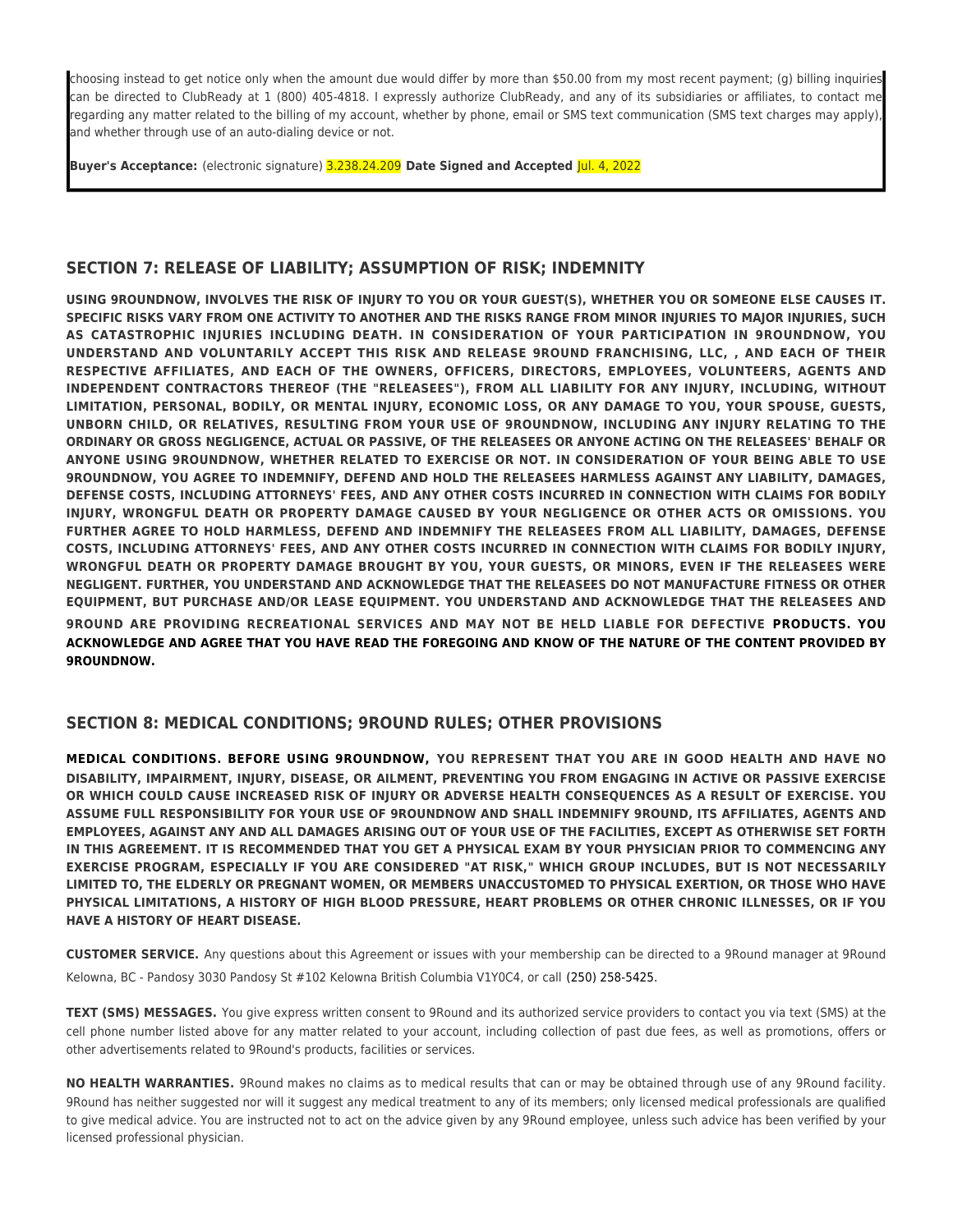**STEROID WARNING. Use of steroids to increase strength or growth can cause serious health problems. Steroids can keep teenagers from growing to their full height; they can also cause heart disease, stroke, and damage liver function. Men and women using steroids may develop fertility problems, personality changes and acne. Men can also experience premature balding and development of breast tissue. There are also civil and criminal penalties for the unauthorized sale, use or exchange of anabolic steroids.**

**PROOF OF MEMBERSHIP.** You will receive one membership key fob (the "Membership Fob") from 9Round and must present it to the reception desk personnel each time you enter a 9Round facility. Lost Membership Fobs will be replaced for a fee of \$5, which may be adjusted from time to time. The Membership Fob must be replaced if lost. Membership privileges are limited to the person in whose name the Membership Fob is issued. Improper use of the membership will result in confiscation of the Membership Fob and can result in immediate revocation of your membership. If you wish to use 9Round's facilities without your Membership Fob, you will be required to provide proof of identity (e.g., valid driver's license).

**DESCRIPTION OF SERVICES.** This Agreement entitles you to access 9RoundNOW. 9Round reserves the right to revise its list of available services at any time for any reason.

**MINIMUM AGE REQUIREMENT.** The minimum age for 9RoundNOW membership is eighteen (18) years old. Minors under the age of eighteen (18) are required to obtain the consent of a parent or legal guardian, who must sign this Agreement and remain responsible for all fees and other charges.

**MEMBERSHIP TERMINATION.** 9Round reserves the right to terminate your membership for any reason, in its sole and absolute discretion, when it is not expressly prohibited by law. In the event of termination, we will notify you in person or send you a written notice of termination to your address on file, and refund you any unused prepaid dues.

**DISPUTE RESOLUTION (U.S.). OTHER THAN A CLAIM FOR PERSONAL INJURY, OR A CLAIM BROUGHT IN SMALL CLAIMS COURT, YOU AGREE THAT ANY DISPUTE WITH 9ROUND, INCLUDING ITS OFFICERS, DIRECTORS, EMPLOYEES AND AGENTS, WILL BE RESOLVED, FIRST, THROUGH INFORMAL DISCUSSIONS WITH 9ROUND, THEN, IF UNSUCCESSFUL, BY NON-BINDING MEDIATION. IF A MEDIATOR CANNOT RESOLVE THE DISPUTE, THEN YOU AGREE TO WAIVE YOUR RIGHT TO A JURY TRIAL AND CONSENT TO BINDING ARBITRATION BEFORE A SINGLE ARBITRATOR UNDER THE THEN-CURRENT COMMERCIAL DISPUTE RULES OF THE AMERICAN ARBITRATION ASSOCIATION ("AAA") IN A LOCATION NEAR YOUR CLUB OF ENROLLMENT. YOU AND 9ROUND FURTHER AGREE THAT EACH MAY BRING CLAIMS AGAINST THE OTHER ONLY IN YOUR OR ITS INDIVIDUAL CAPACITY, AND NOT AS A PLAINIFF OR CLASS MEMBER IN ANY PURPORTED CLASS OR REPRESENTATIVE PROCEEDING. YOU ALSO AGREE NOT TO PARTICPATE IN CLAIMS BROUGHT IN A PRIVATE ATTORNEY GENERAL OR REPRESENTATIVE CAPACITY, OR CONSOLIDATED CLAIMS INVOLVING ANOTHER PERSON'S ACCOUNT IF 9ROUND IS A PARTY TO THAT PROCEEDING. IF YOU DO NOT WISH TO BE BOUND BY THIS DISPUTE RESOLUTION PROVISION, YOU MAY OPT OUT BY SENDING A WRITTEN NOTICE TO 9ROUND WITHIN 90 DAYS AFTER THE DAY YOU SIGN THIS AGREEMENT. MEDIATION COSTS MUST BE SPLIT EQUALLY. ARBITRATION COSTS WILL BE BORNE BY 9ROUND IN AN AMOUNT AS FAIRLY DETERMINED BY THE ARBITRATOR.**

**ENTIRE AGREEMENT.** Verbal agreements with a 9Round employee will not be accepted as valid. Only this Agreement, the Terms of Service of 9RoundNOW, and all rules and regulations of 9Round, as revised from time to time, constitute the entire and exclusive agreement between you and 9Round, and supersede all prior written and/or oral promises, representations, understandings and/or agreements relating to this membership purchase.

**GOVERNING LAW.** This Agreement shall be interpreted under the laws of the Province in which you execute this Agreement. Any litigation under this Agreement shall be resolved in the courts of the State in which you execute this Agreement.

**LIMITED LIABILITY.** Unless controlling legal authority requires otherwise, any award by a court or arbitrator is limited to actual compensatory damages. Neither a court nor an arbitrator can award either party any indirect, special, incidental or consequential damages, even if one party told the other party that they might suffer these damages.

**Buyer's Acceptance:** (electronic signature) 3.238.24.209 **Date Signed and Accepted** Jul. 4, 2022

# **COSIGNER (ONLY NEEDED IF MEMBER IS A MINOR OR THERE WILL BE A FINANCIAL CO-SIGNER ON THE ACCOUNT)**

PARENT/GUARDIAN. On behalf of my minor child and myself, I agree to all of the provisions of this Agreement, including the provision titled 'Release of Liability; Assumption of Risk; Indemnity." I promise to pay any financial obligation that my minor child does not pay for any reason.